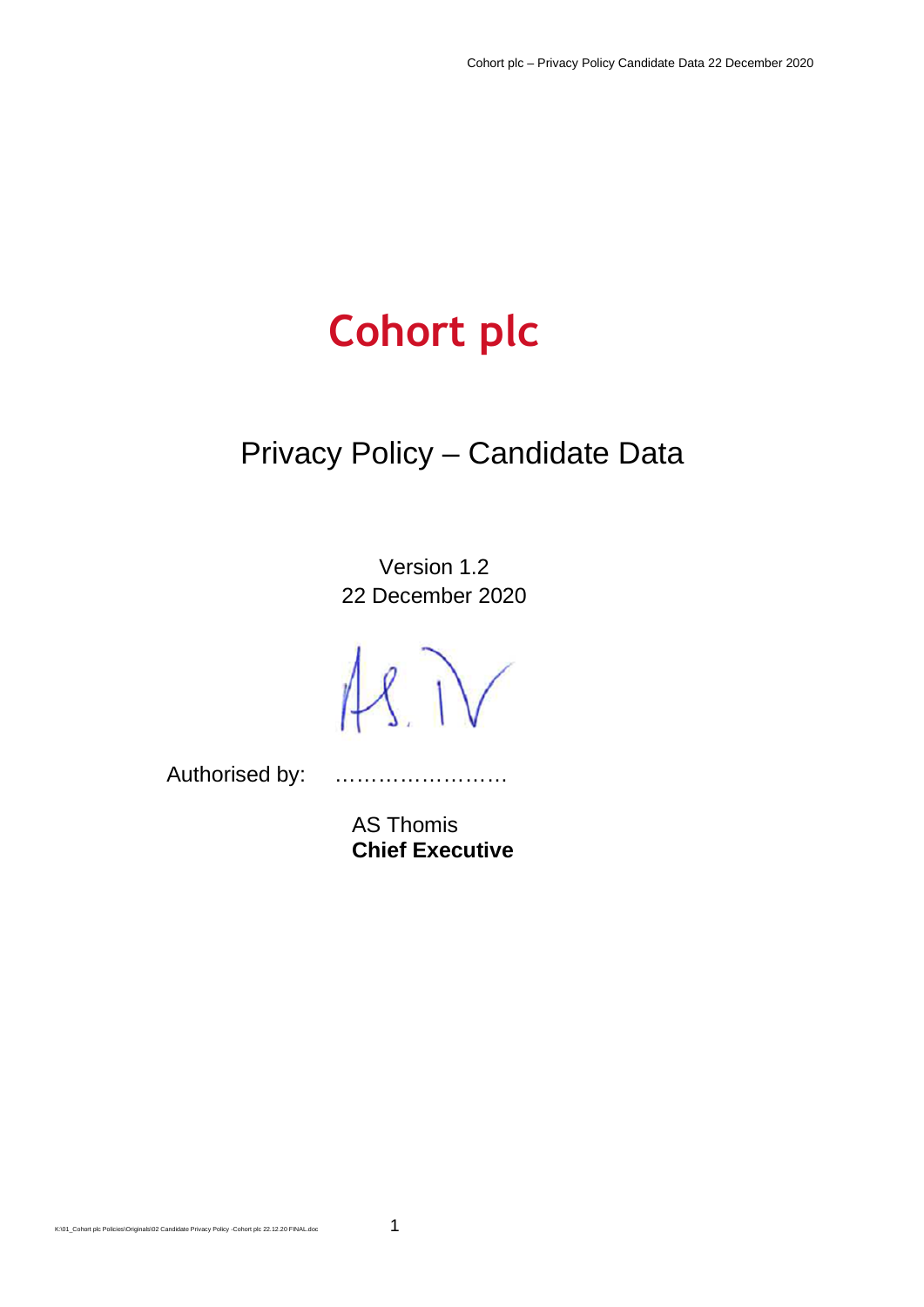### Change History

| <b>Version</b> | <b>Date</b>         | <b>Comments</b>                                                             |
|----------------|---------------------|-----------------------------------------------------------------------------|
| 1.0            | 21 February 2018    | Initial issue in draft                                                      |
| 1.1            | 30 April 2018       | Final issue                                                                 |
| 1.2            | 22 December<br>2020 | Updated to take account of end of Brexit Transitional<br>Period amendments. |
|                |                     |                                                                             |
|                |                     |                                                                             |
|                |                     |                                                                             |
|                |                     |                                                                             |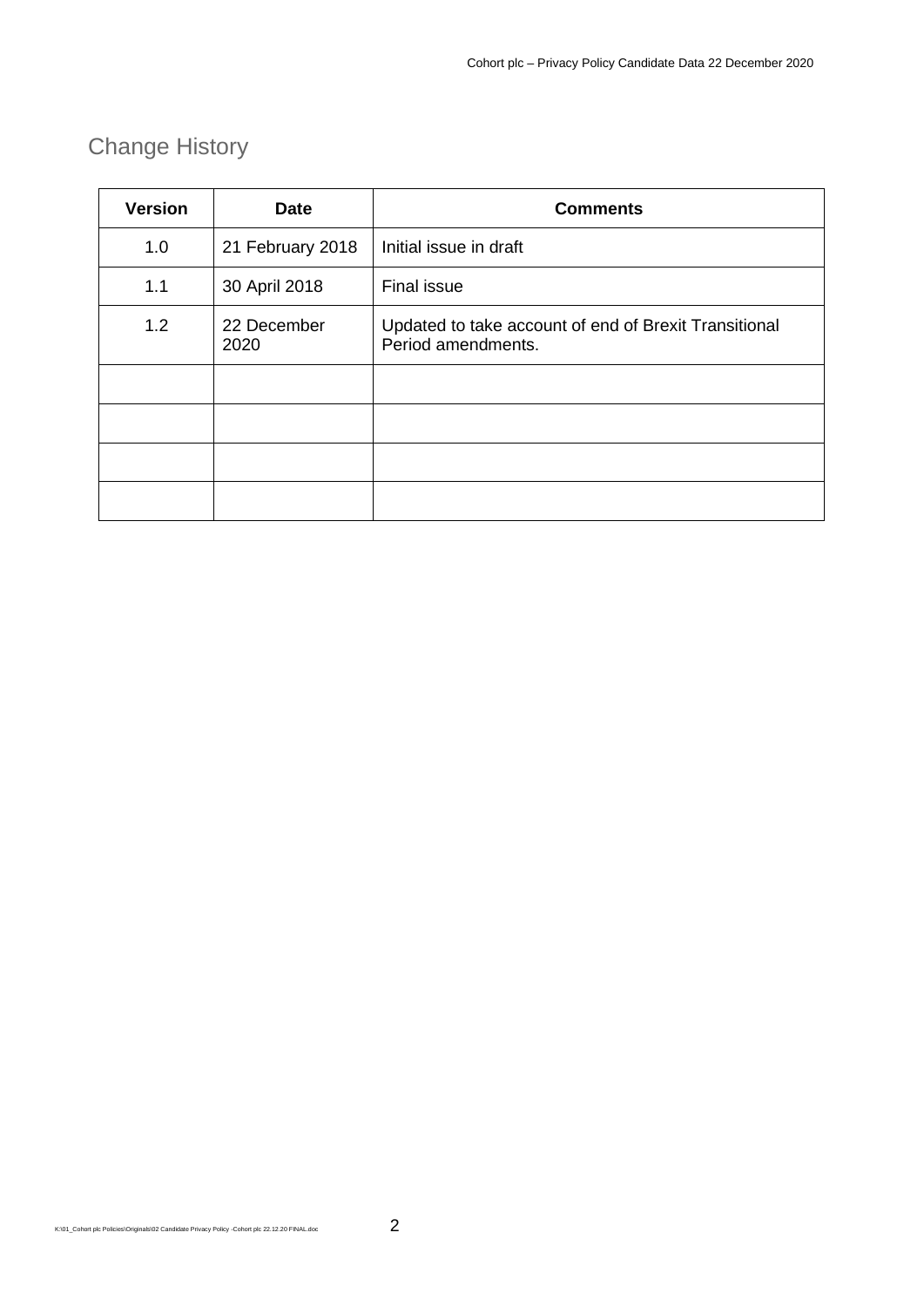#### **1. What is the purpose of this document?**

- 1.1. Cohort plc ("we, "our", "us") is committed to protecting the privacy and security of your personal information.
- 1.2. This privacy notice describes how we collect and use personal information about you during the recruitment process and how we use that information during recruitment and afterwards and in accordance with the UK General Data Protection Regulation (UK GDPR).
- 1.3. It applies to all candidates including potential employees, workers and contractors ("you", "your").
- 1.4. Cohort plc is a "data controller". This means that we are responsible for deciding how we hold and use personal information about you. We are required under data protection legislation to notify you of the information contained in this privacy notice.
- 1.5. This notice applies to all candidates. We may update this notice at any time.
- 1.6. It is important that you read this notice, together with any other privacy notice we may provide on specific occasions when we are collecting or processing personal information about you, so that you are aware of how and why we are using such information.

#### **2. After the recruitment process**

- 2.1. If you are successful in being appointed to a role with us, our Privacy Policy for Staff Data will apply. A copy will be provided to you with any offer letter.
- 2.2. If you are unsuccessful, we will retain your personal data in accordance with our retention policy. A copy of which can be obtained from the Group Head of HR.
- 2.3. If, having been unsuccessful, you wish us to keep your details in case further opportunities arise in the future, you will need to provide specific consent at the time and we will agree with you how long your information can be retained for this purpose.

#### **3. Data protection principles**

- 3.1. We will comply with data protection law. This says that the personal information we hold about you must be:
	- a) Used lawfully, fairly and in a transparent way.
	- b) Collected only for valid purposes that we have clearly explained to you and not used in any way that is incompatible with those purposes.
	- c) Relevant to the purposes we have told you about and limited only to those purposes.
	- d) Accurate and kept up to date.
	- e) Kept only as long as necessary for the purposes we have told you about.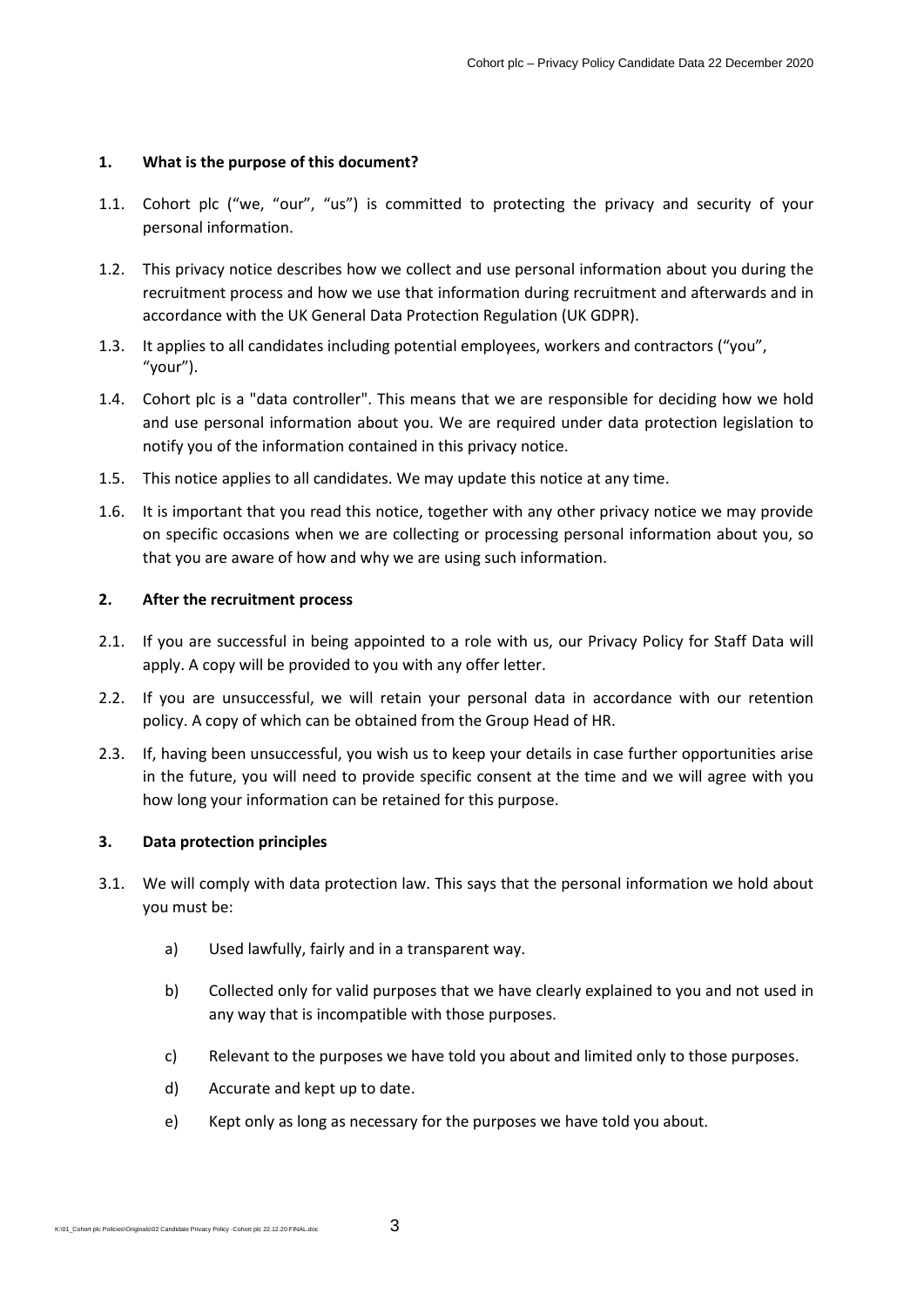f) Kept securely.

#### **4. The kind of information we hold about you**

- 4.1. Personal data, or personal information, means any information about an individual from which that person can be identified. It does not include data where the identity has been removed (anonymous data).
- 4.2. There are "special categories" of more sensitive personal data which require a higher level of protection.
- 4.3. We may collect, store, and use the following categories of personal information about you:
	- a) Personal contact details such as name, title, addresses, telephone numbers, and personal email addresses.
	- b) Date of birth.
	- c) Gender.
	- d) National Insurance number.
	- e) Recruitment information (including copies of right to work documentation, references, interview notes and opinions taken during and following interviews and other information included in a CV or cover letter or as part of the application process).
	- f) Employment records (including job titles, work history, working hours, training records and professional memberships).
	- g) Any test results of any tests, psychometric or other, included in the recruitment process.
	- h) Compensation history.
	- i) Information necessary to complete pre-employment security checks which are a requirement for all employees of the Cohort Group which follow the HMG Cabinet Office Baseline Personnel Security Standard (BPSS).
- 4.4. We may also collect, store and use the following "special categories" of more sensitive personal information:
	- a) Information about your health, including any medical condition, health and sickness records.
	- b) Genetic information and biometric data.
	- c) Information about criminal convictions and offences.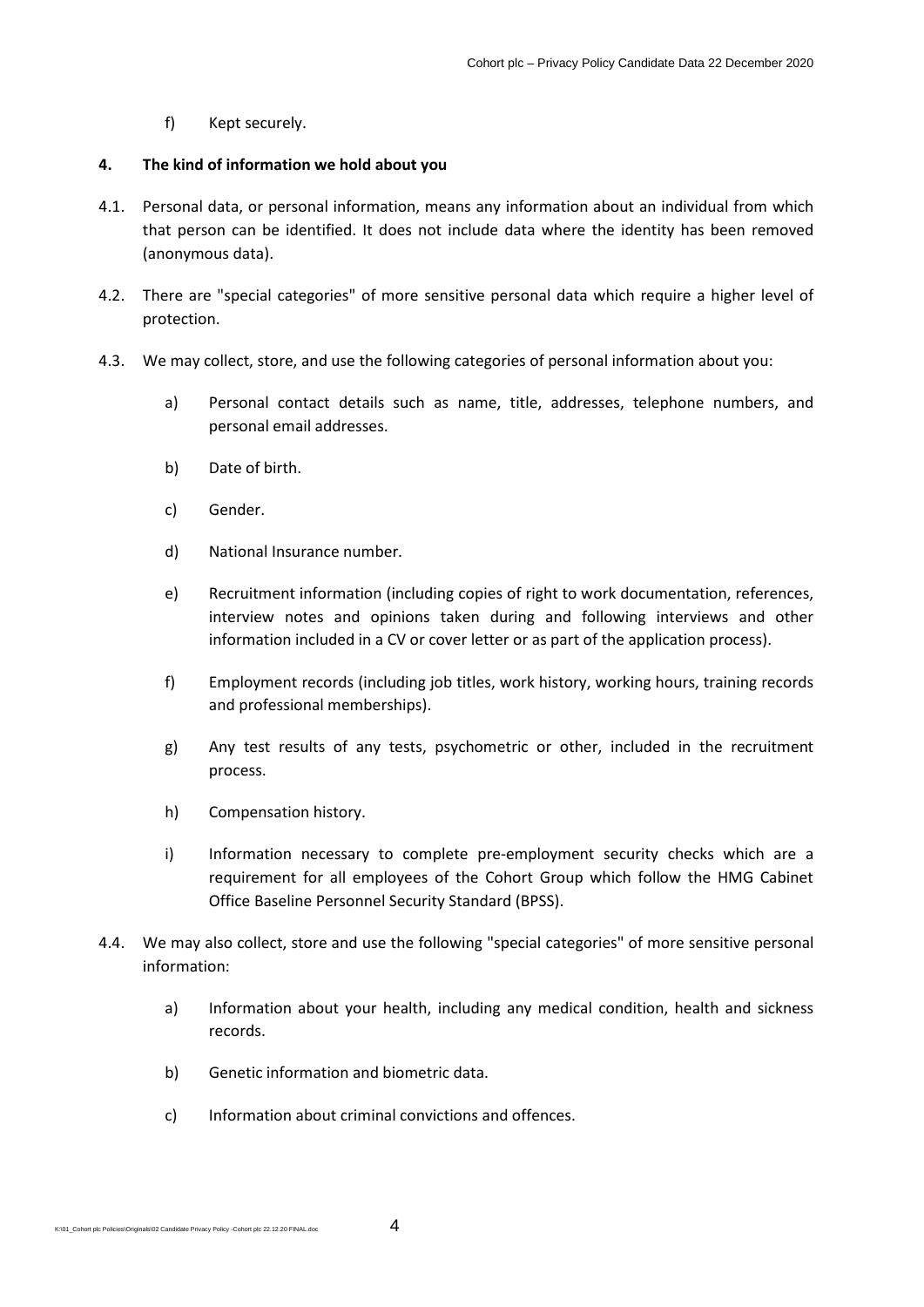#### **5. How is your personal information collected?**

5.1. We typically collect personal information about employees, workers and contactors through the application and recruitment process, either directly from candidates or sometimes from an employment agency or background check provider. We may sometimes collect additional information from third parties including former employers, credit reference agencies or other background check agencies.

#### **6. How we will use information about you**

- 6.1. We need all the categories of information in the list above primarily because they are necessary for entering into a potential contractual relationship with you and to enable us to comply with legal obligations. In some cases we may use your personal information to pursue legitimate interests of our own or those of third parties, provided your interests and fundamental rights do not override those interests. The situations in which we will process your personal information are listed below:
	- a) Making a decision about your recruitment or appointment.
	- b) Determining the terms on which you work for us.
	- c) Checking you are legally entitled to work in the UK.
	- d) Assessing qualifications for a particular job or task.
	- e) Dealing with legal disputes involving you.
	- f) Ascertaining your fitness to carry out the role.
	- g) Complying with health and safety obligations.
	- h) Satisfying our Security Clearance requirements.

 Some of the above grounds for processing will overlap and there may be several grounds which justify our use of your personal information.

- 6.2. In terms of the legitimate interests of Cohort or of third parties, these legitimate interests will be:
	- a) to enable us to deal with and defend any dispute or legal proceedings;
	- b) to enable us to satisfy our Security Clearance requirements.
- 6.3. We may also use your personal information in the following situations, which are likely to be rare:
	- a) Where we need to protect your interests (or someone else's interests). For example, if you became seriously unwell or had an accident during the recruitment process we may need to provide a hospital with personal information about you.
	- b) Where it is needed in the public interest or for official purposes.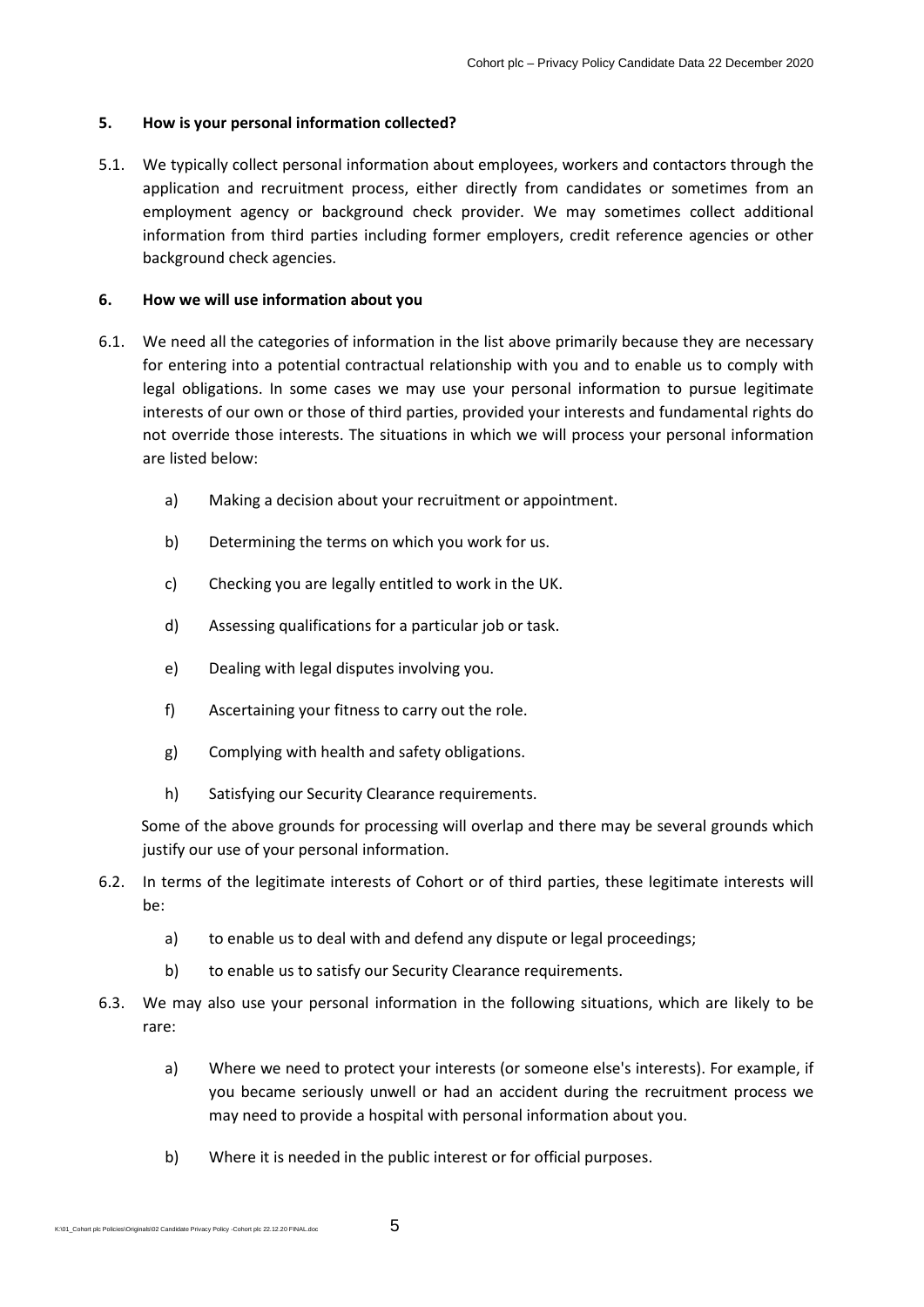- 6.4. If you fail to provide certain information when requested, we may not be able to offer a role to you or we may be prevented from complying with our legal obligations (such as to ensure the health and safety of our workers).
- 6.5. We will only use your personal information for the purposes for which we collected it, unless we reasonably consider that we need to use it for another reason and that reason is compatible with the original purpose. If we need to use your personal information for an unrelated purpose, we will notify you and we will explain the legal basis which allows us to do so.
- 6.6. Please note that we may process your personal information without your knowledge or consent, in compliance with the above rules, where this is required or permitted by law.

#### **7. How we use particularly sensitive personal information**

- 7.1. "Special categories" of particularly sensitive personal information require higher levels of protection.
- 7.2. We need to have further justification for collecting, storing and using this type of personal information. We may process special categories of personal information in the following circumstances:
	- a) In limited circumstances, with your explicit written consent.
	- b) Where we need to carry out our legal obligations and in line with our data protection policy.
	- c) Where it is needed in the public interest, such as for equal opportunities monitoring, and in line with our data protection policy.
	- d) Where it is needed to assess your working capacity on health grounds, subject to appropriate confidentiality safeguards;
	- e) Where it is necessary for establishing, exercising or defending legal claims;
- 7.3. Less commonly, we may process this type of information where it is to protect your interests (or someone else's interests) and you are not capable of giving your consent, or where you have already made the information public. For example, if you became seriously unwell or had an accident during the recruitment process we may need to provide a hospital with medical information we are aware of.
- 7.4. We will use your particularly sensitive personal information in the following ways:
	- We will use information about your physical or mental health, or disability status, to ensure we are able to meet your health and safety in the workplace and to assess your fitness for the role or to consider / provide appropriate adjustments during the recruitment process and in the role you are being considered for.
	- We will use information about your race or national or ethnic origin, religious, philosophical or moral beliefs, or your sexual life or sexual orientation, to ensure meaningful equal opportunity monitoring and reporting.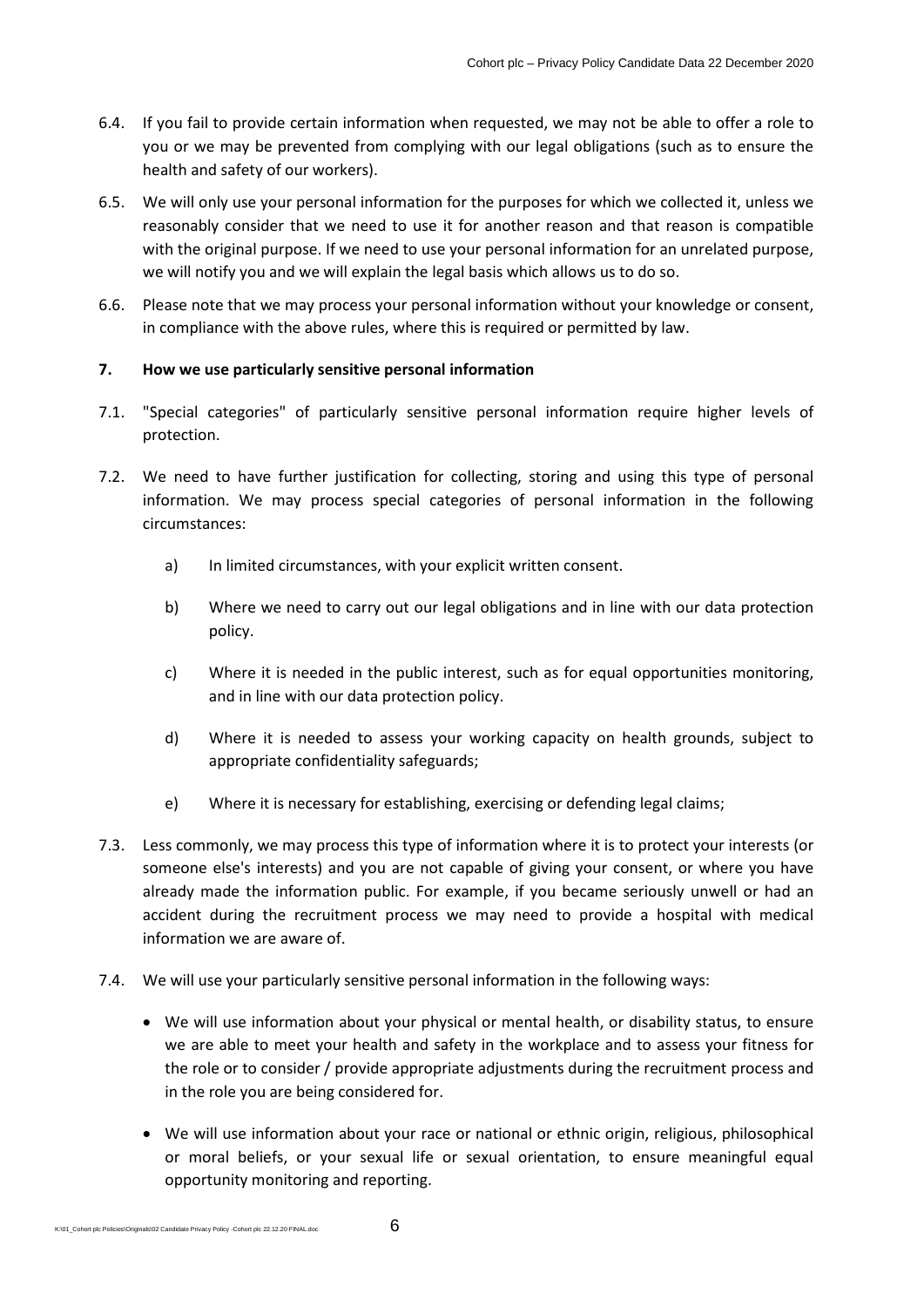- We may obtain your biometric data as part of our recruitment process so as to comply with right to work checks.
- We may use all special categories of data to defend legal claims.
- 7.5. We do not need your consent if we use special categories of your personal information in accordance with our written policy to carry out our legal obligations or exercise specific rights in the field of employment law. In limited circumstances, we may approach you for your written consent to allow us to process certain particularly sensitive data. If we do so, we will provide you with full details of the information that we would like and the reason we need it, so that you can carefully consider whether you wish to consent. You should be aware that it is not a condition of your contract with us that you agree to any request for consent from us.

#### **8. Information about criminal convictions**

- 8.1. We envisage that we will collect information about criminal convictions.
- 8.2. All employees of the Cohort Group must be Security Cleared as a condition of their employment.
- 8.3. Checks regarding criminal convictions will be performed by a third party and the information provided to us. Currently the checks are performed by Staffvetting.com Limited.
- 8.4. This processing is necessary to ensure we are able to carry out our obligations to the Ministry of Defence and in the interests of national security. The processing will be in accordance with our data protection policy and as set out in our Security Policy Framework. A copy of both documents can be obtained from the Group Head of HR.
- 8.5. The checks will be carried out in accordance with the HMG Cabinet Office Baseline Personnel Security Standard (BPSS).
- 8.6. We will use information about criminal convictions and offences as part of the recruitment process to establish whether or not to offer you a role.
- 8.7. We are allowed to use your personal information in this way to carry out our obligations in respect of contracts we hold with the Ministry of Defence (MOD) and in the interests of national security.

#### **9. Data sharing and transfers**

- 9.1. We may share your personal information with third parties where required by law, where it is necessary as part of entering whether to enter a working relationship with you or where we have another legitimate interest in doing so.
- 9.2. "Third parties" includes third-party service providers (including contractors and designated agents) and other entities within our group. The following activities are carried out by thirdparty service providers:
	- a) Criminal record checks are currently performed by Staffvetting.com Limited;
	- b) Our Subsidiary company, SEA performs the Security Clearance checks;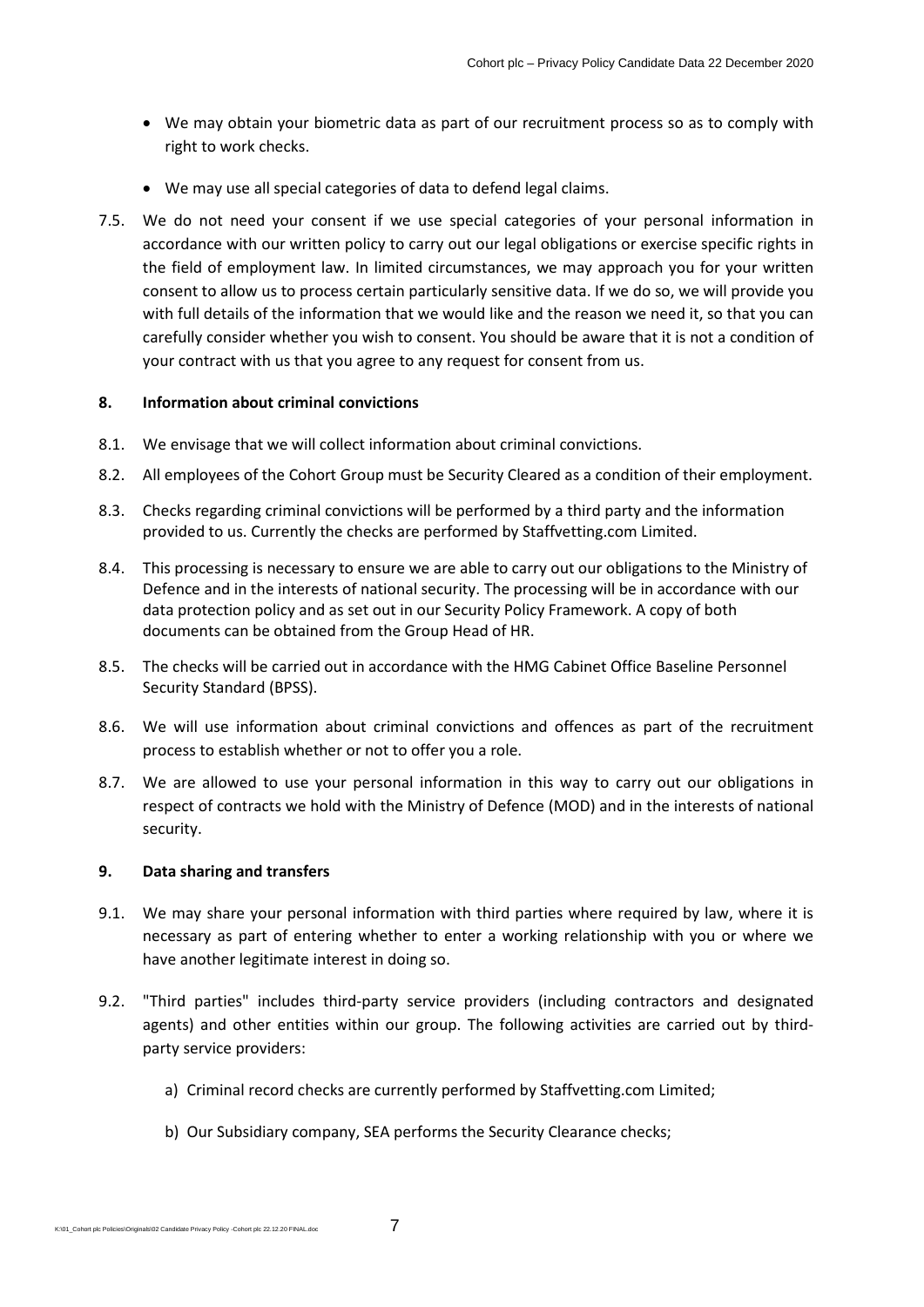- c) Recruitment agencies are sometimes involved in finding potential candidates and we share some personal data with them including feedback on candidates and information regarding the terms of any job offer.
- 9.3. All our third-party service providers and other entities in the group are required to take appropriate security measures to protect your personal information in line with our policies. We do not allow our third-party service providers to use your personal data for their own purposes. We only permit them to process your personal data for specified purposes and in accordance with our instructions.
- 9.4. We will share your personal information with other entities in our group as part of our regular reporting activities on company performance, in the context of a business reorganisation or group restructuring exercise, for system maintenance support and hosting of data and in carrying out our Security Clearance checks. This means that your data will be transferred outside the UK to our companies located in the EU. The same standards of data protection will continue to apply to your data.
- 9.5. We may also need to share your personal information with a regulator or to otherwise comply with the law.

#### **10. Data security**

- 10.1. We have put in place appropriate security measures to prevent your personal information from being accidentally lost, used or accessed in an unauthorised way, altered or disclosed. In addition, we limit access to your personal information to those employees, agents, contractors and other third parties who have a business need to know. They will only process your personal information on our instructions and they are subject to a duty of confidentiality. Details of these measures may be obtained from the Group Head of HR.
- 10.2. We have put in place procedures to deal with any suspected data security breach and will notify you and any applicable regulator of a suspected breach where we are legally required to do so.

#### **11. Data retention**

- 11.1. We will only retain your personal information for as long as necessary to fulfil the purposes we collected it for, including for the purposes of satisfying any legal, accounting, or reporting requirements. Details of retention periods for different aspects of your personal information are available in our retention policy which is available from the Group Head of HR.
- 11.2. To determine the appropriate retention period for personal data, we consider the amount, nature, and sensitivity of the personal data, the potential risk of harm from unauthorised use or disclosure of your personal data, the purposes for which we process your personal data and whether we can achieve those purposes through other means, and the applicable legal requirements.
- 11.3. In some circumstances we may anonymise your personal information so that it can no longer be associated with you, in which case we may use such information without further notice to you. Once you are no longer an employee, worker or contractor of the company we will retain and securely destroy your personal information in accordance with our data retention policy.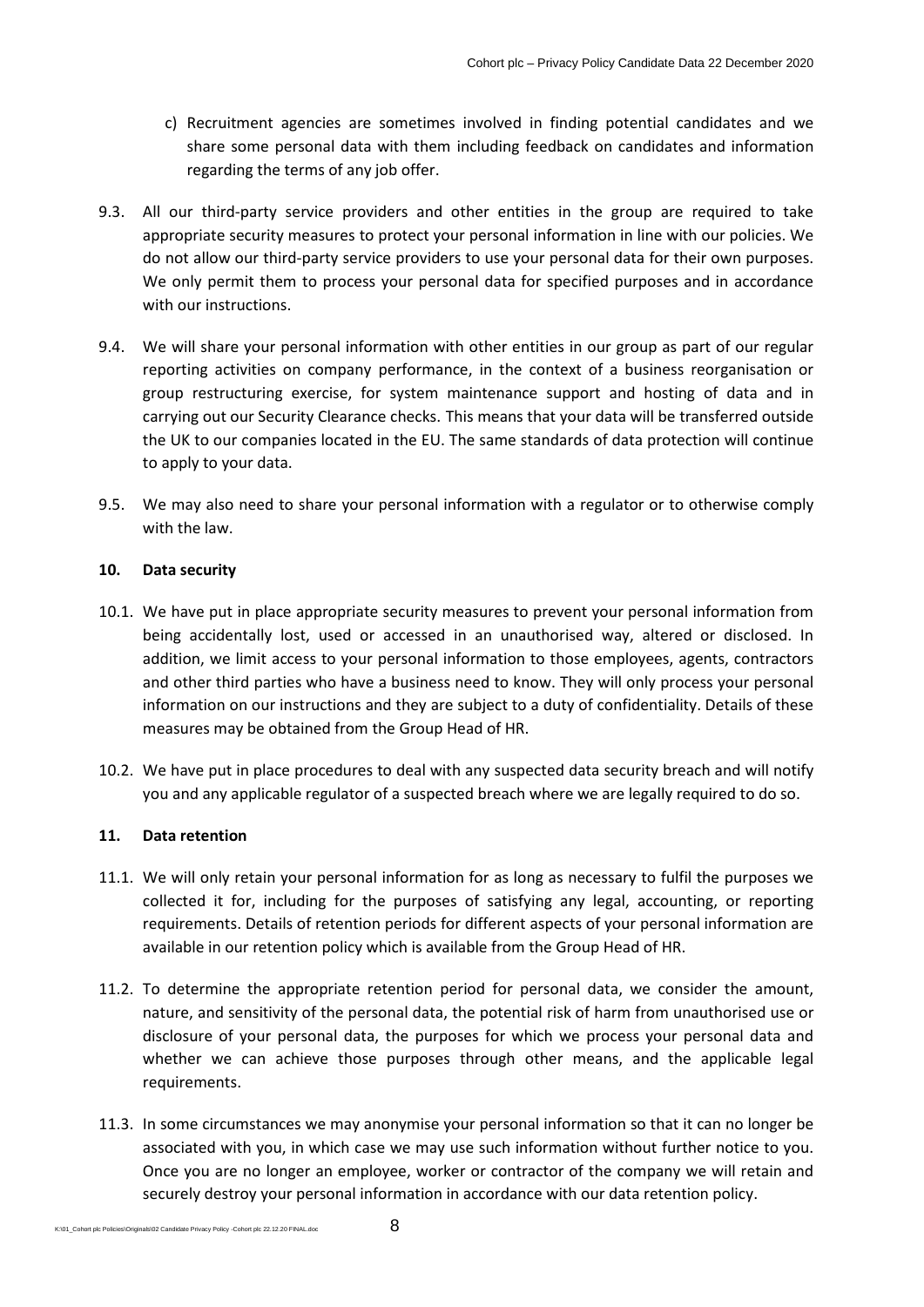#### **12. Rights of access, correction, erasure, and restriction**

- 12.1. It is important that the personal information we hold about you is accurate and current. Please keep us informed if your personal information changes.
- 12.2. Under certain circumstances, by law you have the right to:
	- a) **Request access** to your personal information (commonly known as a "data subject access request"). This enables you to receive a copy of the personal information we hold about you and to check that we are lawfully processing it.
	- b) **Request correction** of the personal information that we hold about you. This enables you to have any incomplete or inaccurate information we hold about you corrected.
	- c) **Request erasure** of your personal information. This enables you to ask us to delete or remove personal information where there is no good reason for us continuing to process it. You also have the right to ask us to delete or remove your personal information where you have exercised your right to object to processing (see below).
	- d) **Object to processing** of your personal information where we are relying on a legitimate interest (or those of a third party) and there is something about your particular situation which makes you want to object to processing on this ground. You also have the right to object where we are processing your personal information for direct marketing purposes.
	- e) **Request the restriction of processing** of your personal information. This enables you to ask us to suspend the processing of personal information about you, for example if you want us to establish its accuracy or the reason for processing it.
	- f) **Request the transfer** of your personal information to another party.
- 12.3. If you want to review, verify, correct or request erasure of your personal information, object to the processing of your personal data, or request that we transfer a copy of your personal information to another party, please contact the Group Head of HR in writing.
- 12.4. You will not have to pay a fee to access your personal information (or to exercise any of the other rights). However, we may charge a reasonable fee if your request for access is clearly unfounded or excessive. Alternatively, we may refuse to comply with the request in such circumstances.
- 12.5. We may need to request specific information from you to help us confirm your identity and ensure your right to access the information (or to exercise any of your other rights). This is another appropriate security measure to ensure that personal information is not disclosed to any person who has no right to receive it.

#### **13. Right to withdraw consent**

13.1. In the limited circumstances where you may have provided your consent to the collection, processing and transfer of your personal information for a specific purpose, you have the right to withdraw your consent for that specific processing at any time. To withdraw your consent, please contact the Data Protection Lead or Group Head of HR. Once we have received